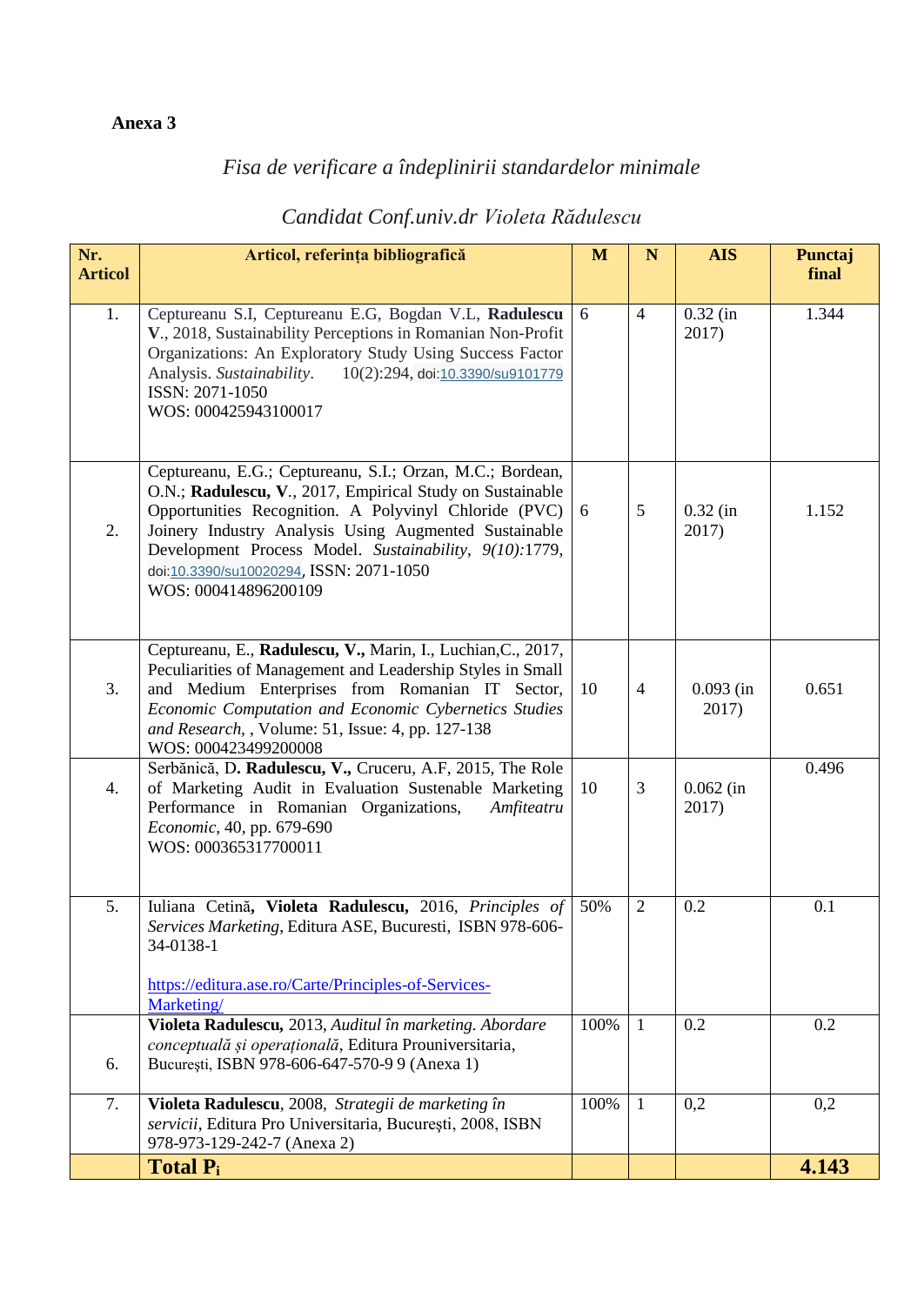| Nr.<br>Crt.    | <b>Articol citat</b>                                                                                                                                                                                                                                                                                                         | Revista si articolul in care a fost citat                                                                                                                                                                                                                                                                                                                                                                                                                                                                                                                                          | Cu<br>arti<br>la | <b>Index</b><br><b>JCR</b>                   | <b>Catego</b><br>rii de<br>incadra<br>re     | AI<br>S   | $f_i$ | <b>Punct</b><br>aj |
|----------------|------------------------------------------------------------------------------------------------------------------------------------------------------------------------------------------------------------------------------------------------------------------------------------------------------------------------------|------------------------------------------------------------------------------------------------------------------------------------------------------------------------------------------------------------------------------------------------------------------------------------------------------------------------------------------------------------------------------------------------------------------------------------------------------------------------------------------------------------------------------------------------------------------------------------|------------------|----------------------------------------------|----------------------------------------------|-----------|-------|--------------------|
|                | SI,<br>Ceptureanu<br>Ceptureanu<br>EG,<br>Bogdan<br>VL,<br>Radulescu V., 2018,<br>Sustainability<br>Perceptions<br>in<br>Romanian<br>Non-<br>Profit Organizations:<br>Exploratory<br>An<br><b>Study Using Success</b><br>Factor<br>Analysis. Sustainabi<br>lity.<br>10(2):294,<br>ISSN: 2071-1050<br>WOS:<br>000425943100017 | Ahn, S.-Y. 2018, Founder Succession,<br>The Imprint of Founders' Legacies, and<br>Long-Term Corporate<br>Survival. Sustainability 2018, 10, 1485.<br>http://apps.webofknowledge.com/<br>Search.do?product=WOS&SID=C<br>6x3YdUKQTLXqMBEGEQ&sear<br>ch_mode=GeneralSearch&prID=8<br>c30c87d-99c3-4963-8382-<br>13c8e167447c<br>http://apps.webofknowledge.com/<br>CitingArticles.do?product=WOS&<br>SID=C6x3YdUKQTLXqMBEGE<br>O&search_mode=CitingArticles&<br>parentProduct=WOS&parentQid=<br>1&parentDoc=1&REFID=555780<br>801&excludeEventConfig=Exclud<br>eIfFromNonInterProduct | Q2               | Science<br>citation<br>Index                 | Environ<br>mental<br>Science                 | 0.3<br>2  | 2.075 | 0.75               |
| $\overline{2}$ | Radulescu,<br>D.M.,<br>V.,<br>Radulescu,<br>2012.<br>Ecological<br>responsability $-$ part<br>of<br>sustainable<br>development,<br><b>International</b><br>Journal of Academic<br>Research<br>in<br>Economics<br>and<br>Management<br>Science 1(6), 89-96,                                                                   | Ceptureanu, S.I.; Ceptureanu, E.G.;<br>Olaru, M.; Vlad, L.B. An Exploratory<br>Study on Coopetitive Behavior in Oil and<br>Gas Distribution. Energies 2018, 11,<br>1234.<br>http://apps.webofknowledge.com/su<br>mmary.do?product=WOS&parentPro<br>duct=WOS&search mode=CitedRefLi<br>st&parentQid=13&qid=15&SID=C6x3<br>YdUKQTLXqMBEGEQ&colName=WOS<br>&&page=3                                                                                                                                                                                                                   | Q2               | Science<br>citation<br>Index<br>Expand<br>ed | Energy                                       | 0.4<br>68 | 2.676 | 0.75               |
| 3.             | V.<br>Radulescu,<br>$\sim$<br>Cetina, I., 2011, The<br>impact of health care<br>consumer education<br>marketing<br>on<br>strategies of health<br>services<br>organization,<br>Procedia -<br>Social<br>Behavioral<br>and<br>Sciences,<br>Volume<br>388-393<br>15,<br>pp.<br>ISSN: 1877-0428                                   | The Importance of Patient Engagement<br>and the Use of Social Media Marketing in<br>Healthcare, Technology and Health Care,<br>vol. 23, no. 4, pp. 495-507,<br>By:<br>Koumpouros,<br>$Y_{\cdot,\cdot}$<br>T.L.,<br>Toulias,<br>Koumpouros, N<br>Published:2015<br>http://content.iospress.com/articles/techno<br>$logy$ -and-health-care/thc918<br>http://apps.webofknowledge.com/CitingA<br>rticles.do?product=WOS&SID=E4o5XF<br>wX5cVAajnAArF&search_mode=Citing<br>Articles&parentProduct=WOS&parentQi<br>d=11&parentDoc=9&REFID=428350134                                      | Q <sub>4</sub>   | Science<br>citation<br>Index                 | Health<br>care<br>science<br>and<br>services | 0.1<br>83 | 0.717 | 0.25               |